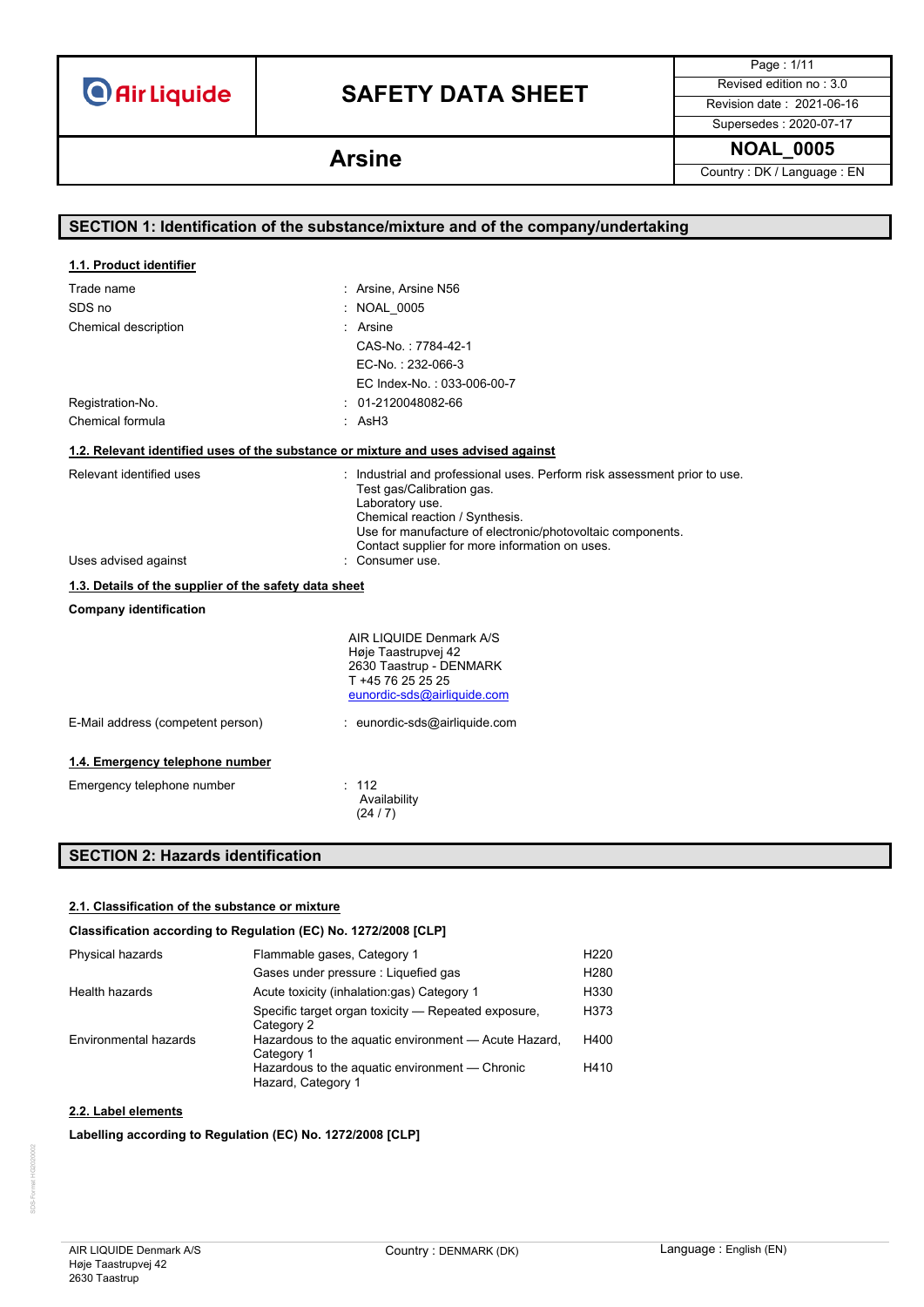|                                | <b>O</b> Air Liquide<br><b>SAFETY DATA SHEET</b>                                                                              | Revised edition no: 3.0    |
|--------------------------------|-------------------------------------------------------------------------------------------------------------------------------|----------------------------|
|                                |                                                                                                                               | Revision date: 2021-06-16  |
|                                |                                                                                                                               | Supersedes: 2020-07-17     |
| <b>Arsine</b>                  |                                                                                                                               | <b>NOAL_0005</b>           |
|                                |                                                                                                                               | Country: DK / Language: EN |
| Hazard pictograms (CLP)        | GHS02<br>GHS04<br>GHS06                                                                                                       | GHS08<br>GHS09             |
| Signal word (CLP)              | : Danger                                                                                                                      |                            |
| Hazard statements (CLP)        | : H220 - Extremely flammable gas.                                                                                             |                            |
|                                | H280 - Contains gas under pressure; may explode if heated.<br>H330 - Fatal if inhaled.                                        |                            |
|                                | H373 - May cause damage to organs through prolonged or repeated exposure.                                                     |                            |
|                                | H410 - Very toxic to aquatic life with long lasting effects.                                                                  |                            |
| Precautionary statements (CLP) |                                                                                                                               |                            |
|                                | - Prevention : P273 - Avoid release to the environment.                                                                       |                            |
|                                | P260 - Do not breathe gas, vapours.                                                                                           |                            |
|                                | P210 - Keep away from heat, hot surfaces, sparks, open flames and other ignition sources. No<br>smoking.                      |                            |
|                                | - Response : P308+P313 - IF exposed or concerned: Get medical advice.                                                         |                            |
|                                | P304+P340+P315 - IF INHALED : Remove person to fresh air and keep comfortable for<br>breathing. Get immediate medical advice. |                            |
|                                | P377 - Leaking gas fire: Do not extinguish, unless leak can be stopped safely.                                                |                            |
|                                | P381 - In case of leakage, eliminate all ignition sources.                                                                    |                            |
|                                | - Storage : P405 - Store locked up.                                                                                           |                            |
|                                | P403 - Store in a well-ventilated place.                                                                                      |                            |

### **2.3. Other hazards**

: Contact with liquid may cause cold burns/frostbite.

## **SECTION 3: Composition/information on ingredients**

### **3.1. Substances**

| <b>Name</b> | <b>Product identifier</b>                                                                                       | Composition [V-%]: | <b>Classification according to</b><br>Regulation (EC) No. 1272/2008 [CLP]                                                                                  |
|-------------|-----------------------------------------------------------------------------------------------------------------|--------------------|------------------------------------------------------------------------------------------------------------------------------------------------------------|
| Arsine      | (CAS-No.) 7784-42-1<br>(EC-No.) 232-066-3<br>(EC Index-No.) 033-006-00-7<br>(Registration-No.) 01-2120048082-66 | 100                | Flam. Gas 1, H220<br>Press. Gas (Lig.), H280<br>Acute Tox. 1 (Inhalation:gas), H330<br>STOT RE 2. H373<br>Aquatic Acute 1, H400<br>Aquatic Chronic 1, H410 |

*Contains no other components or impurities which will influence the classification of the product.*

: Not applicable. **3.2. Mixtures**

## **SECTION 4: First aid measures**

### **4.1. Description of first aid measures**

| - Inhalation                                                     | : Remove victim to uncontaminated area wearing self contained breathing apparatus. Keep<br>victim warm and rested. Call a doctor. Perform cardiopulmonary resuscitation if breathing<br>stopped. |
|------------------------------------------------------------------|--------------------------------------------------------------------------------------------------------------------------------------------------------------------------------------------------|
| - Skin contact                                                   | : In case of frostbite spray with water for at least 15 minutes. Apply a sterile dressing. Obtain<br>medical assistance.                                                                         |
| - Eye contact                                                    | $\therefore$ Immediately flush eyes thoroughly with water for at least 15 minutes.                                                                                                               |
| - Ingestion                                                      | : Ingestion is not considered a potential route of exposure.                                                                                                                                     |
| 4.2. Most important symptoms and effects, both acute and delayed |                                                                                                                                                                                                  |

Refer to section 11.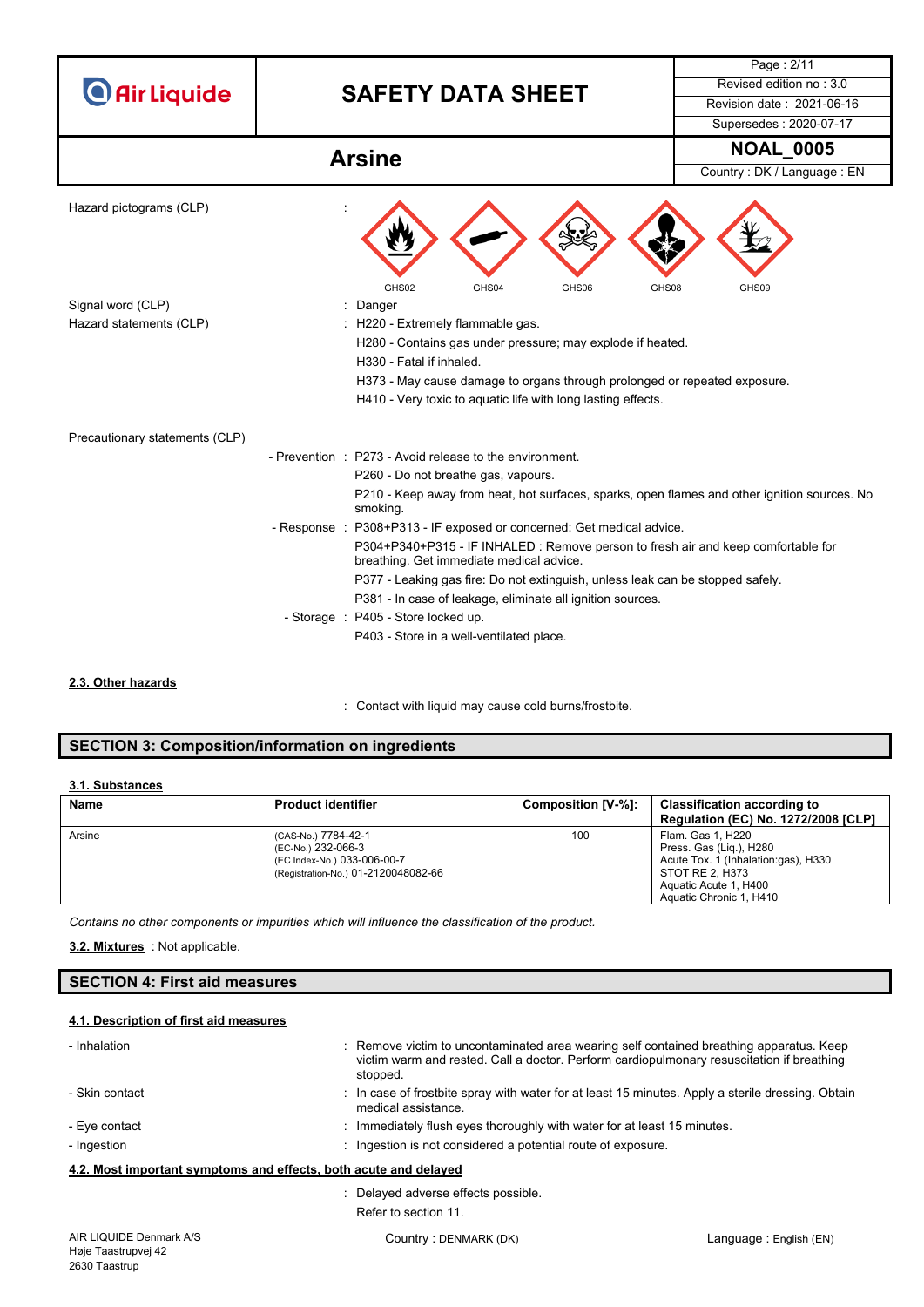# **SAFETY DATA SHEET** Revised edition no : 3.0

Page : 3/11

Supersedes : 2020-07-17 **NOAL\_0005 Arsine**

Country : DK / Language : EN

### **4.3. Indication of any immediate medical attention and special treatment needed**

: Obtain medical assistance.

| <b>SECTION 5: Firefighting measures</b>                            |                                                                                                                                                                                                                                                                                                                 |  |
|--------------------------------------------------------------------|-----------------------------------------------------------------------------------------------------------------------------------------------------------------------------------------------------------------------------------------------------------------------------------------------------------------|--|
| 5.1. Extinguishing media                                           |                                                                                                                                                                                                                                                                                                                 |  |
| - Suitable extinguishing media<br>- Unsuitable extinguishing media | : Water spray or fog.<br>Dry powder.<br>: Carbon dioxide.<br>Do not use water jet to extinguish.                                                                                                                                                                                                                |  |
| 5.2. Special hazards arising from the substance or mixture         |                                                                                                                                                                                                                                                                                                                 |  |
| Specific hazards<br>Hazardous combustion products                  | Exposure to fire may cause containers to rupture/explode.<br>: Arsenic and its oxides.                                                                                                                                                                                                                          |  |
| 5.3. Advice for firefighters                                       |                                                                                                                                                                                                                                                                                                                 |  |
| Specific methods                                                   | Use fire control measures appropriate for the surrounding fire. Exposure to fire and heat<br>radiation may cause gas receptacles to rupture. Cool endangered receptacles with water spray<br>jet from a protected position. Prevent water used in emergency cases from entering sewers and<br>drainage systems. |  |
|                                                                    | If possible, stop flow of product.                                                                                                                                                                                                                                                                              |  |
|                                                                    | Use water spray or fog to knock down fire fumes if possible.                                                                                                                                                                                                                                                    |  |
|                                                                    | Do not extinguish a leaking gas flame unless absolutely necessary. Spontaneous/explosive re-<br>ignition may occur. Extinguish any other fire.                                                                                                                                                                  |  |
|                                                                    | Move containers away from the fire area if this can be done without risk.                                                                                                                                                                                                                                       |  |
| Special protective equipment for fire fighters                     | Wear gas tight chemically protective clothing in combination with self contained breathing<br>apparatus.                                                                                                                                                                                                        |  |
|                                                                    | Standard EN 943-2: Protective clothing against liquid and gaseous chemicals, aerosols and<br>solid particles. Gas-tight chemical protective suits for emergency teams.                                                                                                                                          |  |
|                                                                    | Standard EN 137 - Self-contained open-circuit compressed air breathing apparatus with full<br>face mask.                                                                                                                                                                                                        |  |

### **SECTION 6: Accidental release measures**

### **6.1. Personal precautions, protective equipment and emergency procedures**

- : Try to stop release.
- Evacuate area.

Monitor concentration of released product.

Consider the risk of potentially explosive atmospheres.

Wear self-contained breathing apparatus when entering area unless atmosphere is proved to be safe.

Eliminate ignition sources.

Ensure adequate air ventilation.

Prevent from entering sewers, basements and workpits, or any place where its accumulation can be dangerous.

Act in accordance with local emergency plan.

Stay upwind.

### **6.2. Environmental precautions**

: Try to stop release.

### **6.3. Methods and material for containment and cleaning up**

- : Keep area evacuated and free from ignition sources until any spilled liquid has evaporated (ground free from frost).
- **6.4. Reference to other sections**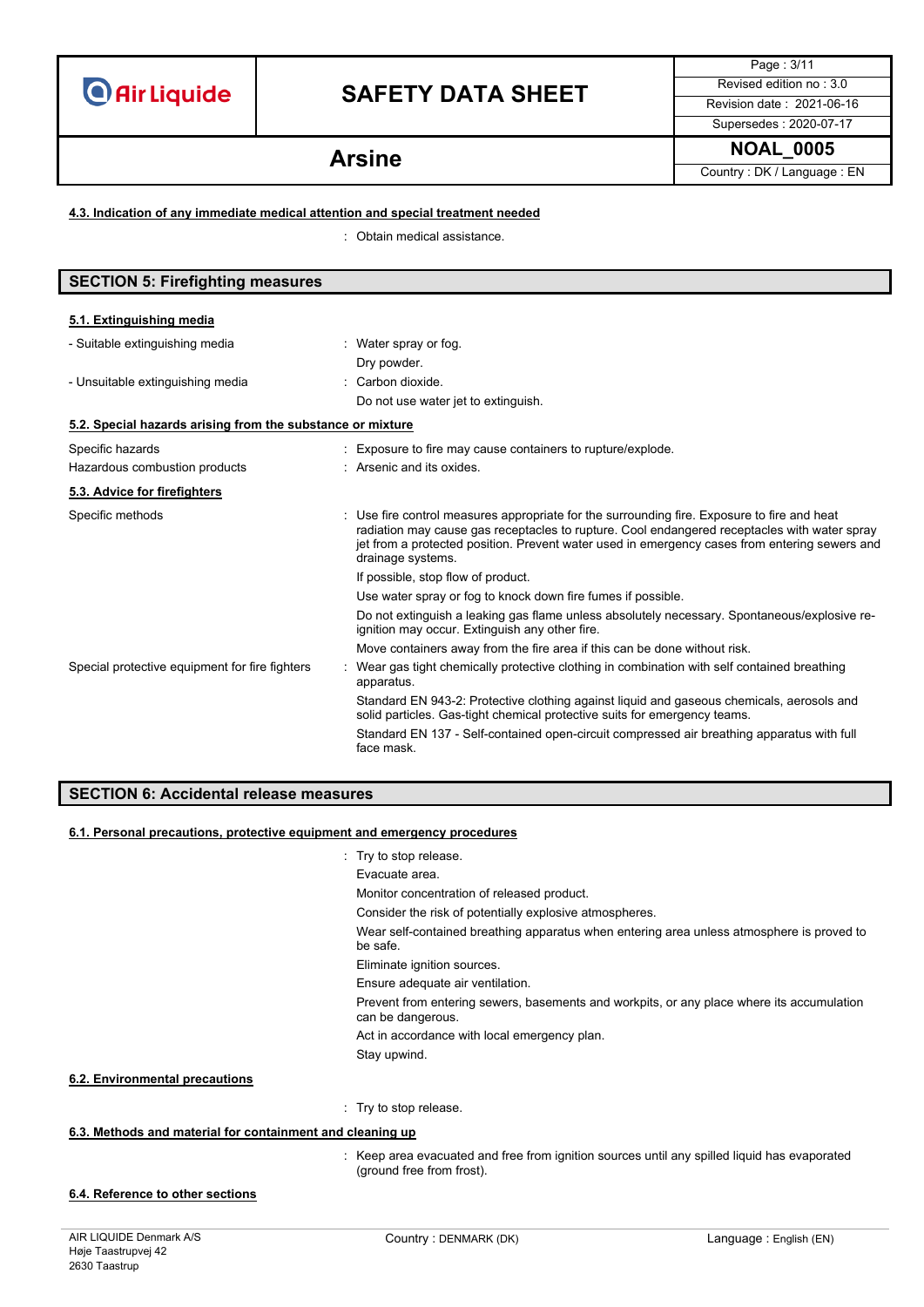**SECTION 7: Handling and storage**

# **SAFETY DATA SHEET** Revised edition no : 3.0

Supersedes : 2020-07-17

Country : DK / Language : EN

Page : 4/11

## **NOAL\_0005 Arsine**

: See also sections 8 and 13.

| 7.1. Precautions for safe handling  |                                                                                                                                                                  |
|-------------------------------------|------------------------------------------------------------------------------------------------------------------------------------------------------------------|
| Safe use of the product             | : Do not breathe gas.                                                                                                                                            |
|                                     | Avoid release of product into atmosphere.                                                                                                                        |
|                                     | The product must be handled in accordance with good industrial hygiene and safety<br>procedures.                                                                 |
|                                     | Only experienced and properly instructed persons should handle gases under pressure.                                                                             |
|                                     | Consider pressure relief device(s) in gas installations.                                                                                                         |
|                                     | Ensure the complete gas system was (or is regularily) checked for leaks before use.                                                                              |
|                                     | Do not smoke while handling product.                                                                                                                             |
|                                     | Avoid exposure, obtain special instructions before use.                                                                                                          |
|                                     | Use only properly specified equipment which is suitable for this product, its supply pressure and<br>temperature. Contact your gas supplier if in doubt.         |
|                                     | Installation of a cross purge assembly between the container and the regulator is<br>recommended.                                                                |
|                                     | Avoid suck back of water, acid and alkalis.                                                                                                                      |
|                                     | Assess the risk of potentially explosive atmospheres and the need for explosion-proof<br>equipment.                                                              |
|                                     | Purge air from system before introducing gas.                                                                                                                    |
|                                     | Take precautionary measures against static discharge.                                                                                                            |
|                                     | Keep away from ignition sources (including static discharges).                                                                                                   |
|                                     | Consider the use of only non-sparking tools.                                                                                                                     |
|                                     | Ensure equipment is adequately earthed.                                                                                                                          |
| Safe handling of the gas receptacle | Refer to supplier's container handling instructions.                                                                                                             |
|                                     | Do not allow backfeed into the container.                                                                                                                        |
|                                     | Protect containers from physical damage; do not drag, roll, slide or drop.                                                                                       |
|                                     | When moving cylinders, even for short distances, use a cart (trolley, hand truck, etc.) designed<br>to transport cylinders.                                      |
|                                     | Leave valve protection caps in place until the container has been secured against either a wall<br>or bench or placed in a container stand and is ready for use. |
|                                     | If user experiences any difficulty operating valve discontinue use and contact supplier.                                                                         |
|                                     | Never attempt to repair or modify container valves or safety relief devices.                                                                                     |
|                                     | Damaged valves should be reported immediately to the supplier.                                                                                                   |
|                                     | Keep container valve outlets clean and free from contaminants particularly oil and water.                                                                        |
|                                     | Replace valve outlet caps or plugs and container caps where supplied as soon as container is<br>disconnected from equipment.                                     |
|                                     | Close container valve after each use and when empty, even if still connected to equipment.                                                                       |
|                                     | Never attempt to transfer gases from one cylinder/container to another.                                                                                          |
|                                     | Never use direct flame or electrical heating devices to raise the pressure of a container.                                                                       |
|                                     | Do not remove or deface labels provided by the supplier for the identification of the content of<br>the container.                                               |
|                                     | Suck back of water into the container must be prevented.                                                                                                         |
|                                     | Open valve slowly to avoid pressure shock.                                                                                                                       |
|                                     |                                                                                                                                                                  |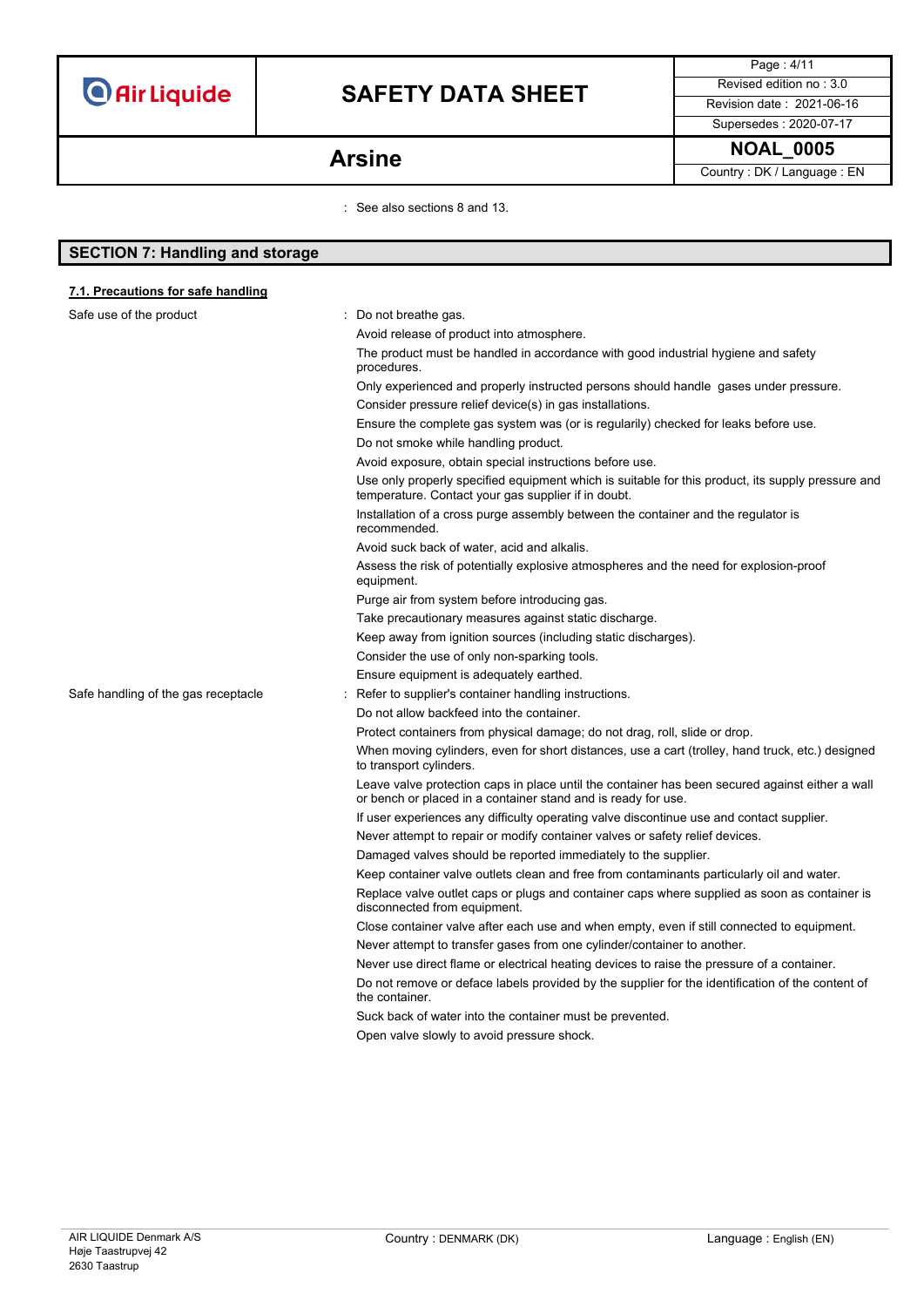# **SAFETY DATA SHEET** Revised edition no : 3.0

Supersedes : 2020-07-17

Page : 5/11

**NOAL\_0005 Arsine**

Country : DK / Language : EN

### **7.2. Conditions for safe storage, including any incompatibilities**

: Observe all regulations and local requirements regarding storage of containers.

Containers should not be stored in conditions likely to encourage corrosion.

Container valve guards or caps should be in place.

Containers should be stored in the vertical position and properly secured to prevent them from falling over.

Stored containers should be periodically checked for general condition and leakage.

Keep container below 50°C in a well ventilated place.

Store containers in location free from fire risk and away from sources of heat and ignition.

Keep away from combustible materials.

Segregate from oxidant gases and other oxidants in store.

All electrical equipment in the storage areas should be compatible with the risk of a potentially explosive atmosphere.

### **7.3. Specific end use(s)**

: None.

### **SECTION 8: Exposure controls/personal protection**

### **8.1. Control parameters**

| Arsine (7784-42-1)                            |                                                |  |
|-----------------------------------------------|------------------------------------------------|--|
| <b>Denmark - Occupational Exposure Limits</b> |                                                |  |
| Local name                                    | Arsin (Arsenbrinte)                            |  |
| Grænseværdi (8 timer) (mg/m <sup>3</sup> )    | $0.03$ mg/m <sup>3</sup>                       |  |
| Grænseværdi (8 timer) (ppm)                   | $0.01$ ppm                                     |  |
| Anmærkninger (DK)                             | K (betyder, at stoffet anses for at kunne være |  |
|                                               | kræftfremkaldende)                             |  |
| Arsine (7784-42-1)                            |                                                |  |
| <b>Denmark - Occupational Exposure Limits</b> |                                                |  |
| Local name                                    | Arsin (Arsenbrinte)                            |  |
| Grænseværdi (8 timer) (mg/m <sup>3</sup> )    | $0.03 \text{ mg/m}^3$                          |  |
| Grænseværdi (8 timer) (ppm)                   | $0.01$ ppm                                     |  |
| Anmærkninger (DK)                             | K (betyder, at stoffet anses for at kunne være |  |
|                                               | kræftfremkaldende)                             |  |

| DNEL (Derived-No Effect Level)                                            | None established.                                                                                                                                                                                                                                                                                                           |  |
|---------------------------------------------------------------------------|-----------------------------------------------------------------------------------------------------------------------------------------------------------------------------------------------------------------------------------------------------------------------------------------------------------------------------|--|
| PNEC (Predicted No-Effect Concentration)                                  | None established.                                                                                                                                                                                                                                                                                                           |  |
| 8.2. Exposure controls                                                    |                                                                                                                                                                                                                                                                                                                             |  |
| 8.2.1. Appropriate engineering controls                                   |                                                                                                                                                                                                                                                                                                                             |  |
|                                                                           | : Product to be handled in a closed system and under strictly controlled conditions.                                                                                                                                                                                                                                        |  |
|                                                                           | Provide adequate general and local exhaust ventilation.                                                                                                                                                                                                                                                                     |  |
|                                                                           | Preferably use permanent leak-tight installations (e.g. welded pipes).                                                                                                                                                                                                                                                      |  |
|                                                                           | Systems under pressure should be regularily checked for leakages.                                                                                                                                                                                                                                                           |  |
|                                                                           | Ensure exposure is below occupational exposure limits (where available).                                                                                                                                                                                                                                                    |  |
|                                                                           | Gas detectors should be used when toxic gases may be released.                                                                                                                                                                                                                                                              |  |
|                                                                           | Consider the use of a work permit system e.g. for maintenance activities.                                                                                                                                                                                                                                                   |  |
| 8.2.2. Individual protection measures, e.g. personal protective equipment |                                                                                                                                                                                                                                                                                                                             |  |
|                                                                           | $\pm$ A risk assessment should be conducted and documented in each work area to assess the risks<br>related to the use of the product and to select the PPE that matches the relevant risk. The<br>following recommendations should be considered:<br>PPE compliant to the recommended EN/ISO standards should be selected. |  |
| • Eye/face protection                                                     | : Wear goggles when transfilling or breaking transfer connections.<br>Standard EN 166 - Personal eye-protection - specifications.                                                                                                                                                                                           |  |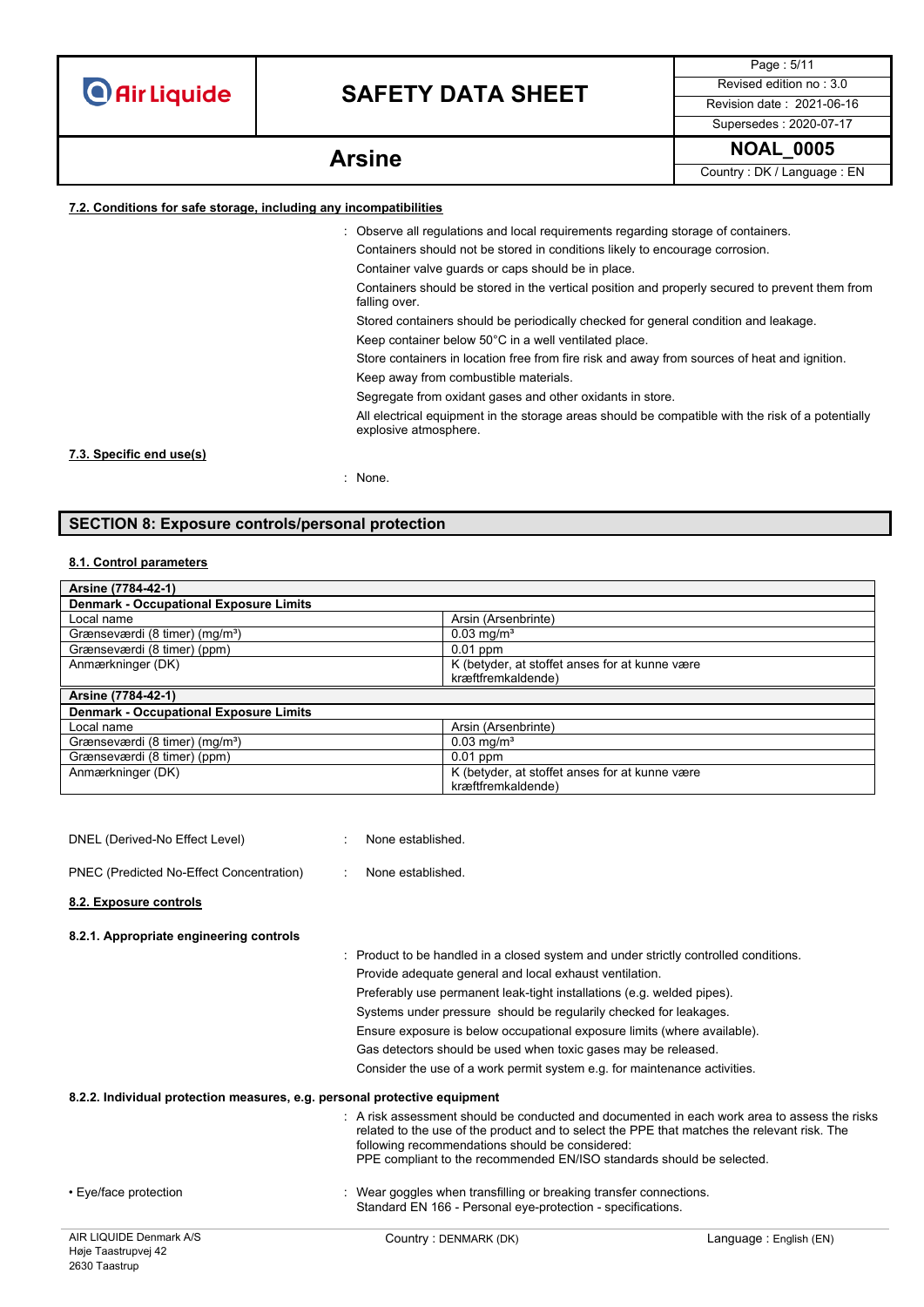# **SAFETY DATA SHEET** Revised edition no : 3.0

Supersedes : 2020-07-17

Page : 6/11

**NOAL\_0005 Arsine**

Country : DK / Language : EN

| • Skin protection        |                                                                                                                                                                                                                                                                                                                                                                                                                                                                                                                                                                                                                                                                                                                                                                                                                                                     |
|--------------------------|-----------------------------------------------------------------------------------------------------------------------------------------------------------------------------------------------------------------------------------------------------------------------------------------------------------------------------------------------------------------------------------------------------------------------------------------------------------------------------------------------------------------------------------------------------------------------------------------------------------------------------------------------------------------------------------------------------------------------------------------------------------------------------------------------------------------------------------------------------|
| - Hand protection        | : Wear working gloves when handling gas containers.<br>Standard EN 388 - Protective gloves against mechanical risk.<br>Wear cold insulating gloves when transfilling or breaking transfer connections.<br>Standard EN 511 - Cold insulating gloves.                                                                                                                                                                                                                                                                                                                                                                                                                                                                                                                                                                                                 |
| - Other                  | : Consider the use of flame resistant anti-static safety clothing.<br>Standard EN ISO 14116 - Limited flame spread materials.<br>Standard EN 1149-5 - Protective clothing: Electrostatic properties.<br>Wear safety shoes while handling containers.<br>Standard EN ISO 20345 - Personal protective equipment - Safety footwear.                                                                                                                                                                                                                                                                                                                                                                                                                                                                                                                    |
| • Respiratory protection | : Gas filters may be used if all surrounding conditions e.g. type and concentration of the<br>contaminant(s) and duration of use are known.<br>Use gas filters with full face mask, where exposure limits may be exceeded for a short-term<br>period, e.g. connecting or disconnecting containers.<br>Recommended: Filter B (grey).<br>Gas filters do not protect against oxygen deficiency.<br>Standard EN 14387 - Gas filter(s), combined filter(s) and standard EN136, full face masks.<br>Keep self contained breathing apparatus readily available for emergency use.<br>Self contained breathing apparatus is recommended, where unknown exposure may be<br>expected, e.g. during maintenance activities on installation systems.<br>Standard EN 137 - Self-contained open-circuit compressed air breathing apparatus with full<br>face mask. |
| • Thermal hazards        | : None in addition to the above sections.                                                                                                                                                                                                                                                                                                                                                                                                                                                                                                                                                                                                                                                                                                                                                                                                           |

### **8.2.3. Environmental exposure controls**

: Refer to local regulations for restriction of emissions to the atmosphere. See section 13 for specific methods for waste gas treatment.

### **SECTION 9: Physical and chemical properties**

### **9.1. Information on basic physical and chemical properties**

| Appearance |
|------------|
|------------|

| Physical state at 20°C / 101.3kPa<br>٠          | : Gas                                                                   |
|-------------------------------------------------|-------------------------------------------------------------------------|
| Colour<br>٠                                     | Colourless.                                                             |
| Odour                                           | : Garlic like. Poor warning properties at low concentrations.           |
| Odour threshold                                 | : Odour threshold is subjective and inadequate to warn of overexposure. |
| рH                                              | : Not applicable for gases and gas mixtures.                            |
| Melting point / Freezing point                  | : -117 °C                                                               |
| Boiling point                                   | : $-62.5\degree$ C                                                      |
| Flash point                                     | : Not applicable for gases and gas mixtures.                            |
| Evaporation rate                                | : Not applicable for gases and gas mixtures.                            |
| Flammability (solid, gas)                       | : Extremely flammable gas                                               |
| <b>Explosive limits</b>                         | $3.9 - 77.8$ vol %                                                      |
| Vapour pressure [20°C]                          | : 15 bar(a)                                                             |
| Vapour pressure [50°C]                          | : $27.5 \,\text{bar(a)}$                                                |
| Vapour density                                  | : Not applicable.                                                       |
| Relative density, liquid (water=1)              | : 1.6                                                                   |
| Relative density, gas (air=1)                   | $\therefore$ 2.7                                                        |
| Water solubility                                | $: 778$ mg/l                                                            |
| Partition coefficient n-octanol/water (Log Kow) | : Not applicable for inorganic products.                                |
| Auto-ignition temperature                       | : 285 °C                                                                |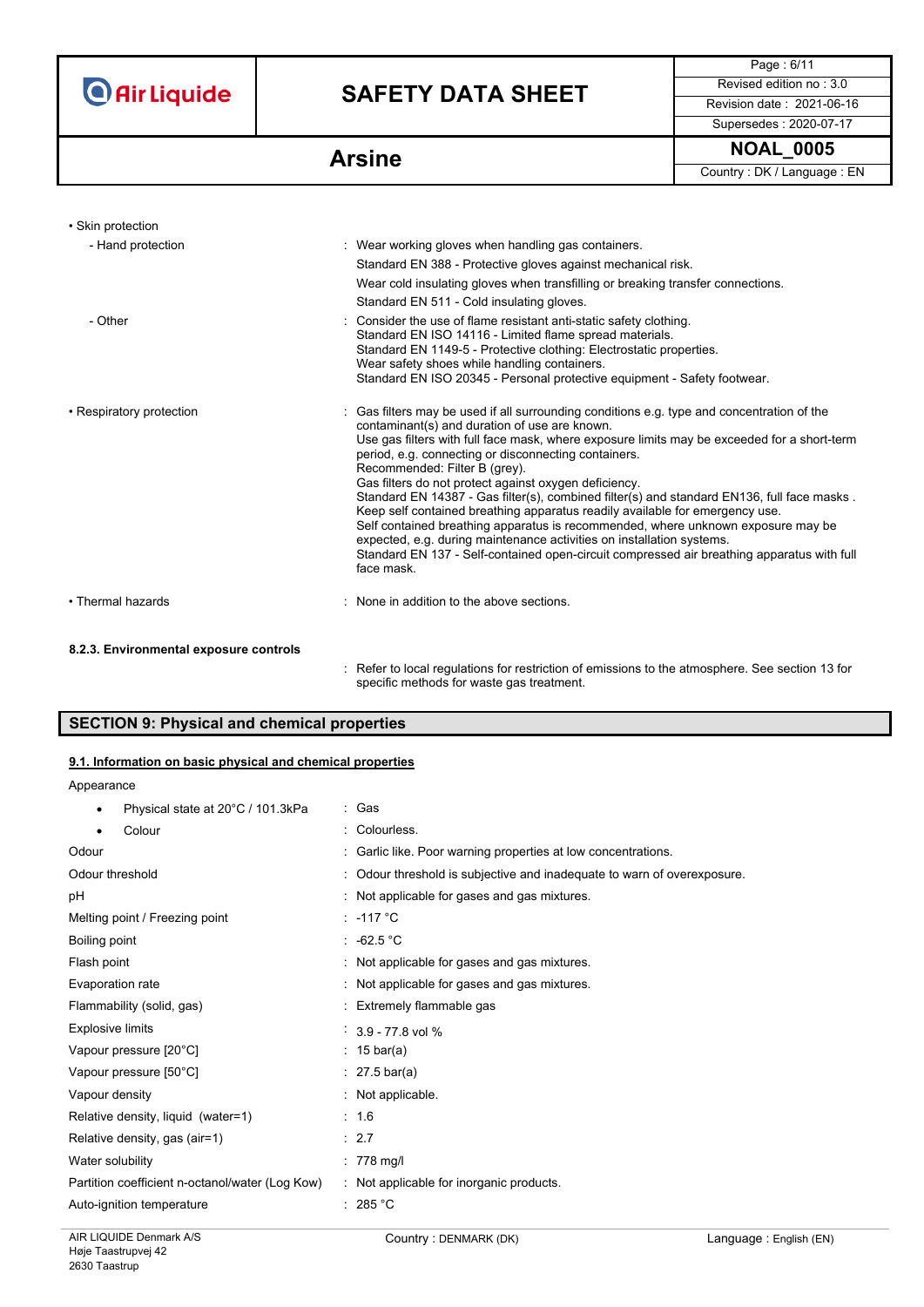| <b>O</b> Air Liquide |  |  |  |
|----------------------|--|--|--|
|                      |  |  |  |

# **SAFETY DATA SHEET** Revised edition no : 3.0

Supersedes : 2020-07-17

Page : 7/11

## Arsine

| <b>NOAL 0005</b> |  |
|------------------|--|
|------------------|--|

Country : DK / Language : EN

| Decomposition temperature   | : Not applicable.                                                                                         |
|-----------------------------|-----------------------------------------------------------------------------------------------------------|
| Viscosity                   | : No reliable data available.                                                                             |
| <b>Explosive properties</b> | : Not applicable.                                                                                         |
| Oxidising properties        | : Not applicable.                                                                                         |
| 9.2. Other information      |                                                                                                           |
| Molar mass                  | $: 78$ g/mol                                                                                              |
| Critical temperature [°C]   | : 100 °C                                                                                                  |
| Other data                  | Gas/vapour heavier than air. May accumulate in confined spaces, particularly at or below<br>ground level. |

| <b>SECTION 10: Stability and reactivity</b> |                                                                                                                 |
|---------------------------------------------|-----------------------------------------------------------------------------------------------------------------|
| 10.1. Reactivity                            | : No reactivity hazard other than the effects described in sub-sections below.                                  |
| 10.2. Chemical stability                    | : Stable under normal conditions.                                                                               |
| 10.3. Possibility of hazardous reactions    | : Can form explosive mixture with air.<br>May react violently with oxidants.                                    |
| 10.4. Conditions to avoid                   | : Keep away from heat/sparks/open flames/hot surfaces. - No smoking.<br>Avoid moisture in installation systems. |
| 10.5. Incompatible materials                | : Air, Oxidisers.<br>For additional information on compatibility refer to ISO 11114.                            |
| 10.6. Hazardous decomposition products      | : Under normal conditions of storage and use, hazardous decomposition products should not be<br>produced.       |

## **SECTION 11: Toxicological information**

### **11.1. Information on toxicological effects**

**Acute toxicity intervalled has a state of the state of the state of the state of the state of the state of the state of the state of the state of the state of the state of the state of the state of the state of the st** 

Fatal intoxication possible with low concentrations.

| LC50 Inhalation - Rat [ppm]          | $10$ ppm/4h                           |
|--------------------------------------|---------------------------------------|
| Arsine (7784-42-1)                   |                                       |
| LC50 Inhalation - Rat [ppm]          | 10 ppm/4 $h$                          |
| <b>Skin corrosion/irritation</b>     | : No known effects from this product. |
| Serious eye damage/irritation        | : No known effects from this product. |
| Respiratory or skin sensitisation    | : No known effects from this product. |
| Germ cell mutagenicity               | : No known effects from this product. |
| Carcinogenicity                      | : No known effects from this product. |
| <b>Reproductive toxicity</b>         |                                       |
| Toxic for reproduction: Fertility    | : No known effects from this product. |
| Toxic for reproduction: unborn child | : No known effects from this product. |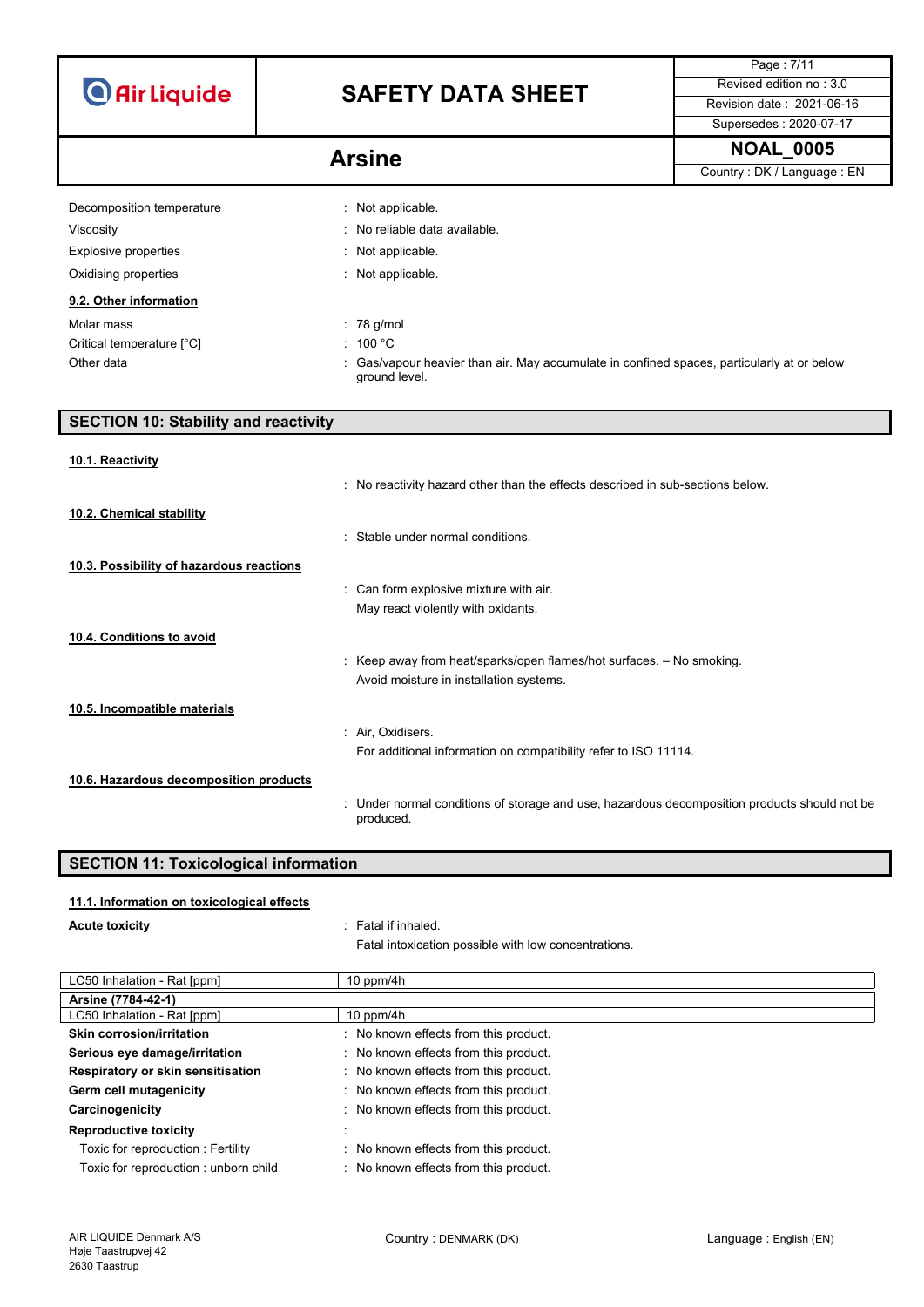# **SAFETY DATA SHEET** Revised edition no : 3.0

Supersedes : 2020-07-17

Page : 8/11

**NOAL\_0005 Arsine**

Country : DK / Language : EN

| <b>STOT-single exposure</b>   | : Damage to red blood cells (haemolytic poison).                     |
|-------------------------------|----------------------------------------------------------------------|
|                               | Damage to central nervous system.                                    |
|                               | Damage to kidneys and liver.                                         |
| <b>STOT-repeated exposure</b> | : May cause damage to organs through prolonged or repeated exposure. |
|                               | Damage to red blood cells (haemolytic poison).                       |
|                               | Damage to central nervous system.                                    |
| Target organ(s)               | : Respiratory tract.                                                 |
| <b>Aspiration hazard</b>      | Not applicable for gases and gas mixtures.                           |

## **SECTION 12: Ecological information**

| 12.1. Toxicity                                                 |                                                                                                                                   |
|----------------------------------------------------------------|-----------------------------------------------------------------------------------------------------------------------------------|
| Assessment                                                     | : Very toxic to aquatic life.<br>Very toxic to aquatic life with long lasting effects.                                            |
| EC50 48h - Daphnia magna [mg/l]<br>EC50 72h - Algae [mg/l]     | : No data available.<br>: No data available.                                                                                      |
| LC50 96 h - Fish [mg/l]<br>12.2. Persistence and degradability | : No data available.                                                                                                              |
| Assessment<br>12.3. Bioaccumulative potential                  | : Not applicable for inorganic products.                                                                                          |
| Assessment<br>12.4. Mobility in soil                           | : No data available.                                                                                                              |
| Assessment                                                     | : Because of its high volatility, the product is unlikely to cause ground or water pollution.<br>Partition into soil is unlikely. |
| 12.5. Results of PBT and vPvB assessment                       |                                                                                                                                   |
| Assessment                                                     | : Not classified as PBT or vPvB.                                                                                                  |
| 12.6. Other adverse effects                                    |                                                                                                                                   |
| Other adverse effects                                          | : No known effects from this product.                                                                                             |
| Effect on the ozone layer<br>Effect on global warming          | : None.<br>: No known effects from this product.                                                                                  |

### **SECTION 13: Disposal considerations**

### **13.1. Waste treatment methods**

Contact supplier if guidance is required.

Do not discharge into areas where there is a risk of forming an explosive mixture with air. Waste gas should be flared through a suitable burner with flash back arrestor. Must not be discharged to atmosphere.

Toxic and corrosive gases formed during combustion should be scrubbed before discharge to atmosphere.

Ensure that the emission levels from local regulations or operating permits are not exceeded. Refer to the EIGA code of practice Doc.30 "Disposal of Gases", downloadable at http://www.eiga.org for more guidance on suitable disposal methods.

Return unused product in original container to supplier.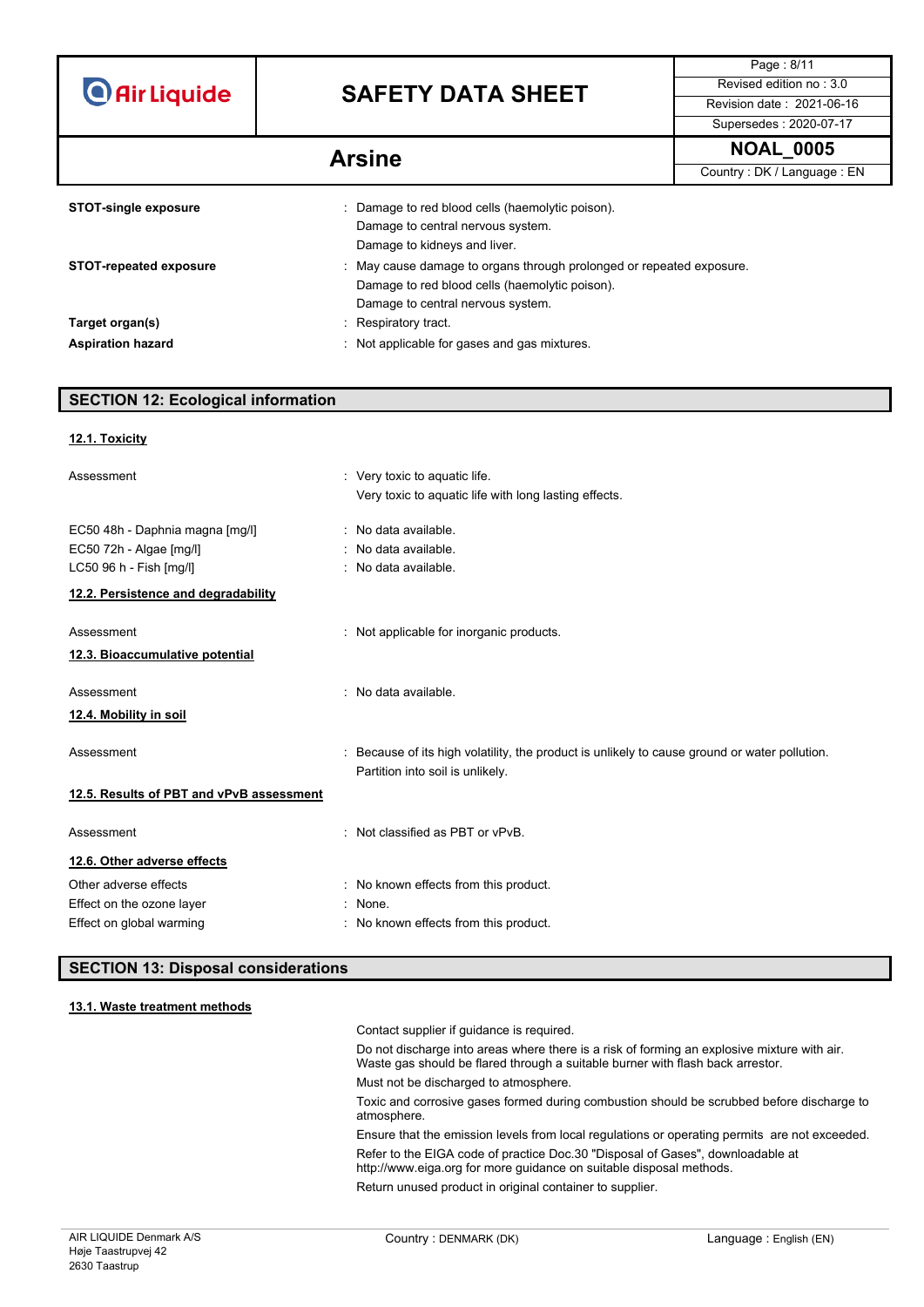|  |  | <b>O</b> Air Liquide |
|--|--|----------------------|

## **SAFETY DATA SHEET** Revised edition no : 3.0

Page : 9/11 Supersedes : 2020-07-17 **NOAL\_0005 Arsine**

Country : DK / Language : EN

List of hazardous waste codes (from Commission Decision 2000/532/EC as amended)

: 16 05 04 \*: Gases in pressure containers (including halons) containing hazardous substances.

**13.2. Additional information**

: External treatment and disposal of waste should comply with applicable local and/or national regulations.

## AIR LIQUIDE Denmark A/S Country : DENMARK (DK) Country : DENMARK (DK) **SECTION 14: Transport information 14.1. UN number** UN-No. : 2188 **14.2. UN proper shipping name Transport by road/rail (ADR/RID)** : ARSINE **Transport by air (ICAO-TI / IATA-DGR)** : Arsine **Transport by sea (IMDG)** : ARSINE **14.3. Transport hazard class(es)** Labelling 2.3 : Toxic gases. 2.1 : Flammable gases. **Transport by road/rail (ADR/RID)** Class : 2 Classification code : 2TF Tunnel Restriction **in the COV** control of D - Passage forbidden through tunnels of category D and E **Transport by sea (IMDG)** Class / Div. (Sub. risk(s)) : 2.3 (2.1) Emergency Schedule (EmS) - Fire : F-D Emergency Schedule (EmS) - Spillage : S-U **14.4. Packing group** Transport by road/rail (ADR/RID) : Not established. Transport by air (ICAO-TI / IATA-DGR) : Not established. Transport by sea (IMDG)  $\qquad \qquad$ : Not established. **14.5. Environmental hazards** Transport by road/rail (ADR/RID) : Environmentally hazardous substance / mixture. Transport by air (ICAO-TI / IATA-DGR) : Environmentally hazardous substance / mixture. Transport by sea (IMDG) : Marine pollutant **14.6. Special precautions for user Packing Instruction(s)** Transport by road/rail (ADR/RID) : P200 Transport by air (ICAO-TI / IATA-DGR) Passenger and Cargo Aircraft : Forbidden. Cargo Aircraft only **Example 20** Section 2011 : Forbidden. Transport by sea (IMDG) : P200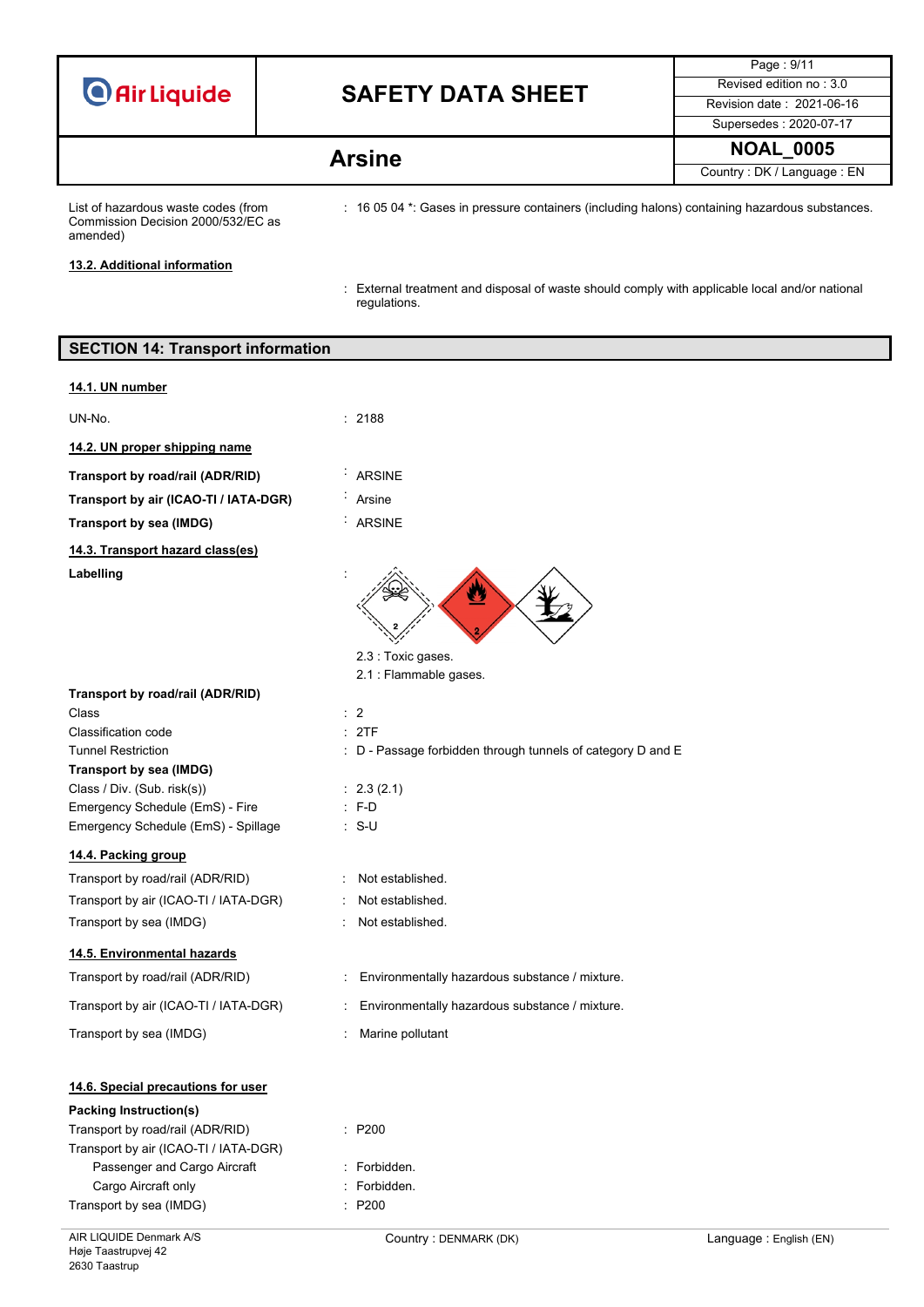# **SAFETY DATA SHEET** Revised edition no : 3.0

Supersedes : 2020-07-17

Page : 10/11

**NOAL\_0005 Arsine** Country : DK / Language : EN

| Special transport precautions | : Avoid transport on vehicles where the load space is not separated from the driver's<br>compartment.                                    |
|-------------------------------|------------------------------------------------------------------------------------------------------------------------------------------|
|                               | Ensure vehicle driver is aware of the potential hazards of the load and knows what to do in the<br>event of an accident or an emergency. |
|                               | Before transporting product containers:                                                                                                  |
|                               | - Ensure there is adequate ventilation.                                                                                                  |
|                               | - Ensure that containers are firmly secured.                                                                                             |
|                               | - Ensure valve is closed and not leaking.                                                                                                |
|                               | - Ensure valve outlet cap nut or plug (where provided) is correctly fitted.                                                              |
|                               | - Ensure valve protection device (where provided) is correctly fitted.                                                                   |
|                               |                                                                                                                                          |

### **14.7. Transport in bulk according to Annex II of Marpol and the IBC Code**

: Not applicable.

### **SECTION 15: Regulatory information**

### **15.1. Safety, health and environmental regulations/legislation specific for the substance or mixture**

| EU-Regulations                            |                                                                                                                                              |
|-------------------------------------------|----------------------------------------------------------------------------------------------------------------------------------------------|
| Restrictions on use                       | $:$ None.                                                                                                                                    |
| Seveso Directive: 2012/18/EU (Seveso III) | : Listed.                                                                                                                                    |
| <b>National regulations</b>               |                                                                                                                                              |
| National legislation                      | : Ensure all national/local regulations are observed.                                                                                        |
| <b>Denmark</b>                            |                                                                                                                                              |
| Recommendations Danish Regulation         | : Young people below the age of 18 years are not allowed to use the product                                                                  |
|                                           | Pregnant/breastfeeding women working with the product must not be in direct contact with the<br>product                                      |
|                                           | The requirements from the Danish Working Environment Authorities regarding work with<br>carcinogens must be followed during use and disposal |
| 15.2. Chemical safety assessment          |                                                                                                                                              |
|                                           | : A CSA has not yet been carried out.                                                                                                        |
|                                           |                                                                                                                                              |

### **SECTION 16: Other information**

**EU-Regulations**

Indication of changes **indication of changes** : Revised safety data sheet in accordance with commission regulation (EU) No 453/2010.